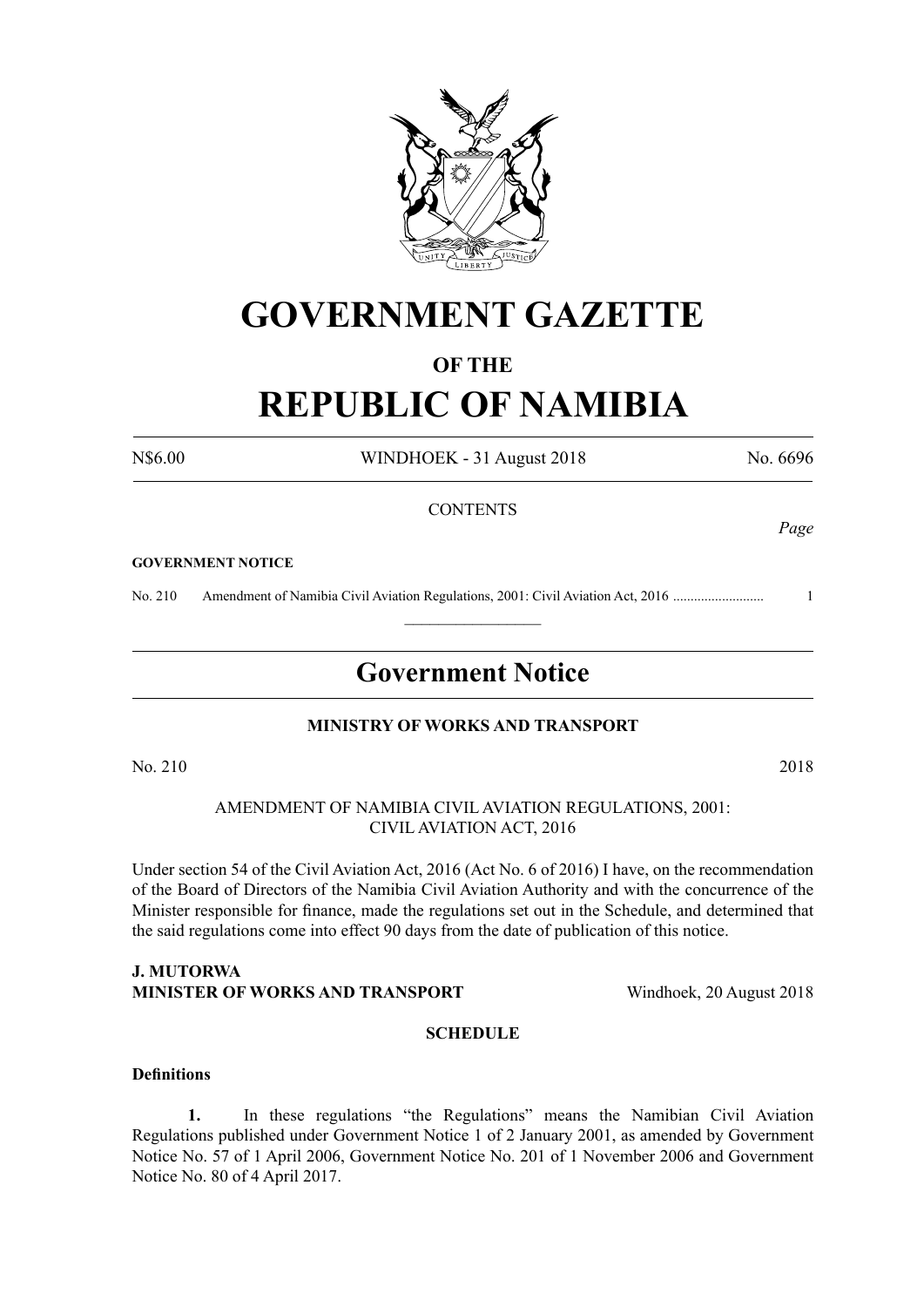## **Amendment of regulation 1.00.1 of Regulations**

- **2.** Regulation 1.00.1 of the Regulations is amended -
- (a) by the insertion after the definition "ATS route" of the following definition:

'"available seat" means the seat or space on an aircraft configured for the purposes of passenger use in relation to its scheduled flight;";

(b) by the insertion after the definition "ceiling" of the following definition:

'"charges" include the following categories of charges:

- (a) in relation to air navigation services provided by the Authority
	- (i) "aerodrome charge", or ADR, means the amount payable by the holder or participant, inclusive of an owner or operator, in respect of a flight arriving, departing, transiting or undertaken within any control zone (CTR) or aerodrome traffic zone (ATZ);
	- (ii) "en-route charge" means the amount payable by the holder or participant, inclusive of an owner or operator, in respect of a flight undertaken within the Windhoek Flight Information Region as designated by the Authority; and
	- (iii) "terminal control area charge", or TMA, means the amount payable by the holder or participant, inclusive of an owner or operator, in respect of a flight entering, exiting, transiting or undertaken within any TMA for air navigation services provided by the Authority; and
- (b) in relation to international or domestic carriage, "civil aviation safety charge" means the amount payable, either in respect of a domestic or an international flight, for services by the Authority which are provided directly, related to, or ultimately beneficial for the Namibia Civil Aviation Authority System in accordance with the requirements of the Act, by the holder or participant, inclusive of an owner or operator, who provides air services departing on an aircraft from an aerodrome within the territory of Namibia to a destination within or outside the territory of Namibia;".

#### **Amendment of Part 187 of Regulations**

#### **3. Part 187 of the Regulations is amended -**

- (a) in the "List of Regulations" by the substitution for the title "187.00.22 Fees relating to Part 172" of the title "187.00.22 Fees and charges relating to Parts 71, 170 to 175 and 179", and for the title "187.00.23 General" of the title "187.00.23 Charges relating to Part 140"; and
- (b) by the substitution for regulations 187.00.22 and 187.00.23 of the following regulations: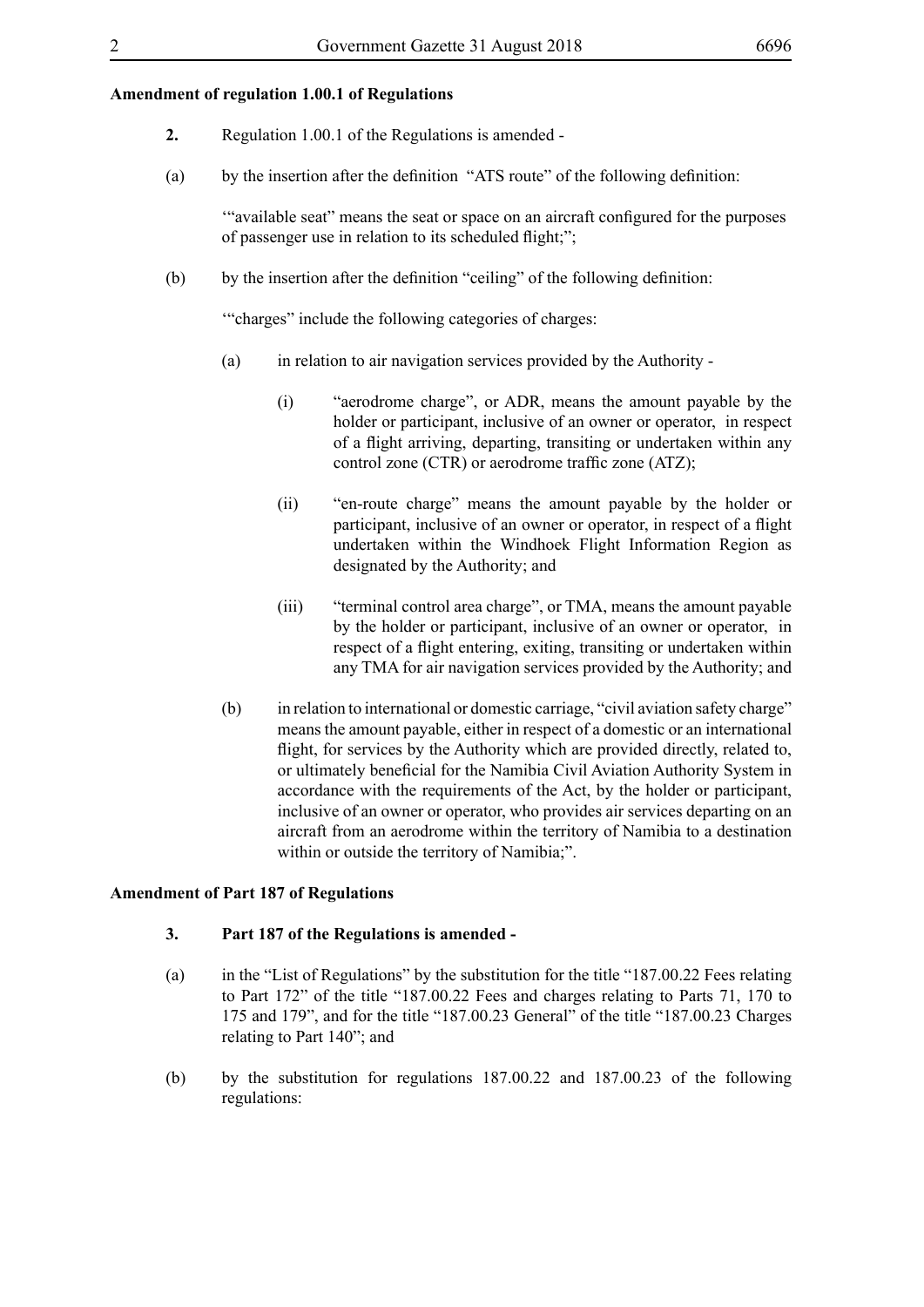|           | Fee category:                                                                                                                                                                                                                                                                            | Values / units                                                                                         |
|-----------|------------------------------------------------------------------------------------------------------------------------------------------------------------------------------------------------------------------------------------------------------------------------------------------|--------------------------------------------------------------------------------------------------------|
|           | Fees payable upon application                                                                                                                                                                                                                                                            | N\$                                                                                                    |
| 187.00.22 | The following fees shall be payable on application:<br>(1)                                                                                                                                                                                                                               |                                                                                                        |
|           | for a copy of the register of air traffic service unit<br>(a)<br>approvals referred to in regulation $172.01.7(5)$ )                                                                                                                                                                     | $2.00$ (per page)                                                                                      |
|           | for $-$<br>(b)<br>(i)<br>the issuing of an air traffic service unit approval<br>referred to in regulation 172.03.5; and<br>the amendment of an air traffic service unit<br>(ii)<br>approval referred to in regulation 172.03.5;                                                          | 3 100.00<br>3 100.00                                                                                   |
|           | for the renewal of an air traffic service unit approval<br>(c)<br>referred to in regulation 172.03.9(1);                                                                                                                                                                                 | 2 300.00                                                                                               |
|           | (d) for the issuing of a duplicate air traffic service unit approval;                                                                                                                                                                                                                    | 250.00                                                                                                 |
|           | (e) for the approval of $-$                                                                                                                                                                                                                                                              |                                                                                                        |
|           | (i) an aerodrome control service;<br>(ii) an approach control service;<br>(iii) an area control service;<br>(iv) a flight information service;<br>(v) an approach surveillance service;<br>(vi) an area surveillance service; or<br>(v) an aerodrome flight information service.         | 10 000.00<br>12 000.00<br>12 000.00<br>12 000.00<br>18 000.00<br>18 000.00<br>4 000.00                 |
|           | Charges relating to air navigation services:                                                                                                                                                                                                                                             |                                                                                                        |
|           |                                                                                                                                                                                                                                                                                          |                                                                                                        |
|           | <b>Charge category</b><br><b>En-route charges</b>                                                                                                                                                                                                                                        |                                                                                                        |
|           | An en-route charge shall be calculated using the following<br>(2)<br>formula:<br>where the MTOW of an aircraft is greater or equal to<br>(a)<br>5700 kg: Constant $C_1 = 0.055$ ; and                                                                                                    | <b>En-route Charge =</b><br>Distance $x \sqrt{ }$<br><b>MTOW</b> (Maximum<br>Take Off Weight) $x C_1$  |
|           | (b)<br>where the MTOW of an aircraft is less than 5700 kg:<br>Constant $C_1 = 0.02$ ;                                                                                                                                                                                                    | Where -                                                                                                |
|           | the Constant is subject to periodic review by the Authority<br>(c)<br>and, upon approval by the Minister, the publication<br>thereof in the Gazette;                                                                                                                                     | <b>MTOW</b> is in kilograms<br>(kg), distance in<br>nautical miles (nm) $C_1$<br>is a constant and the |
|           | (d)<br>no en-route charge shall be payable to the Authority<br>in respect of any aircraft engaged in a flight which<br>commences and terminates at the same airport for<br>training purposes; and                                                                                        | <b>Charge in NS</b>                                                                                    |
|           | no en-route charge shall be payable in respect of any<br>(e)<br>aircraft engaged in a military, customs, police or search<br>and rescue flight, or test flights ordered by the Executive<br>Director of the Authority to determine the serviceability<br>of aircraft systems or flights. |                                                                                                        |

## **"Fees and charges relating to Parts 71, 170 to 175 and 179:**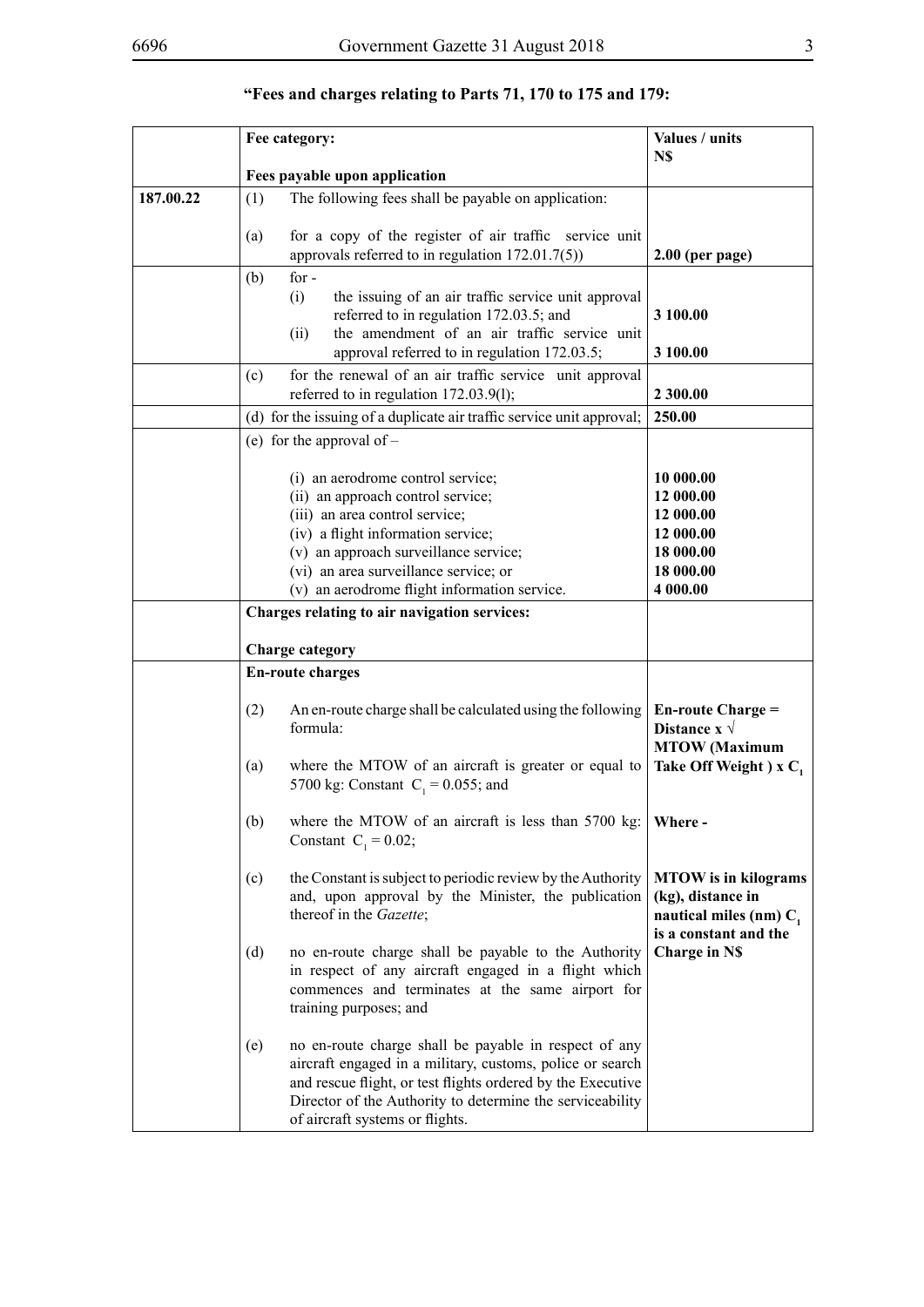|     | <b>Terminal Control Area charge</b>                                                                                                                                                                                                                      |                                                                                     |
|-----|----------------------------------------------------------------------------------------------------------------------------------------------------------------------------------------------------------------------------------------------------------|-------------------------------------------------------------------------------------|
| (3) | The terminal control area (TMA) charge shall be<br>calculated using the following formula:                                                                                                                                                               | $TMA Charge =$<br>MTOW^0.8 x $C_2$                                                  |
| (a) | constant $C_2 = 0.3$ ;                                                                                                                                                                                                                                   | Where-                                                                              |
| (b) | the constant is subject to periodic review by the Authority<br>and, upon approval by the Minister, the publication<br>thereof in the Gazette;                                                                                                            | <b>MTOW</b> is in kilograms<br>$(kg)$ , $C2$ is a constant<br>and the Charge in N\$ |
| (c) | the TMA charge in respect of a helicopter or a fixed-<br>wing flight which is engaged solely for the purpose of<br>aircrew training, shall be 20 per cent of the TMA charge<br>calculated using the TMA charge formula specified<br>above; and           |                                                                                     |
| (d) | no TMA charge shall be payable in respect of any aircraft<br>engaged in a military, customs, police or search and rescue<br>flight, or test flights ordered by the Executive Director to<br>determine the serviceability of aircraft systems or flights. |                                                                                     |
|     | <b>Aerodrome Charge</b>                                                                                                                                                                                                                                  |                                                                                     |
| (4) | The following Aerodrome (ADR) charge shall be<br>calculated using the following formula:                                                                                                                                                                 | ADR Charge $=$<br>MTOW^0.8 x $C_3$                                                  |
| (a) | constant $C_1 = 0.2$ ;                                                                                                                                                                                                                                   | Where-                                                                              |
| (b) | the constant is subject to periodic review by the Authority<br>and, upon approval by the Minister, the publication<br>thereof in the Gazette;                                                                                                            | <b>MTOW</b> is in kilograms<br>(kg) and the Charge<br>in NS                         |
| (c) | the ADR charge in respect of a helicopter or a fixed-wing<br>flight which is engaged solely for the purpose of aircrew<br>training, shall be 20 per cent of the ADR charge calculated<br>using the ADR charge formula specified above; and               |                                                                                     |
| (d) | no ADR charge shall be payable in respect of any aircraft<br>engaged in a military, customs, police or search and rescue<br>flight, or test flights ordered by the Executive Director to<br>determine the serviceability of aircraft systems or flights. |                                                                                     |